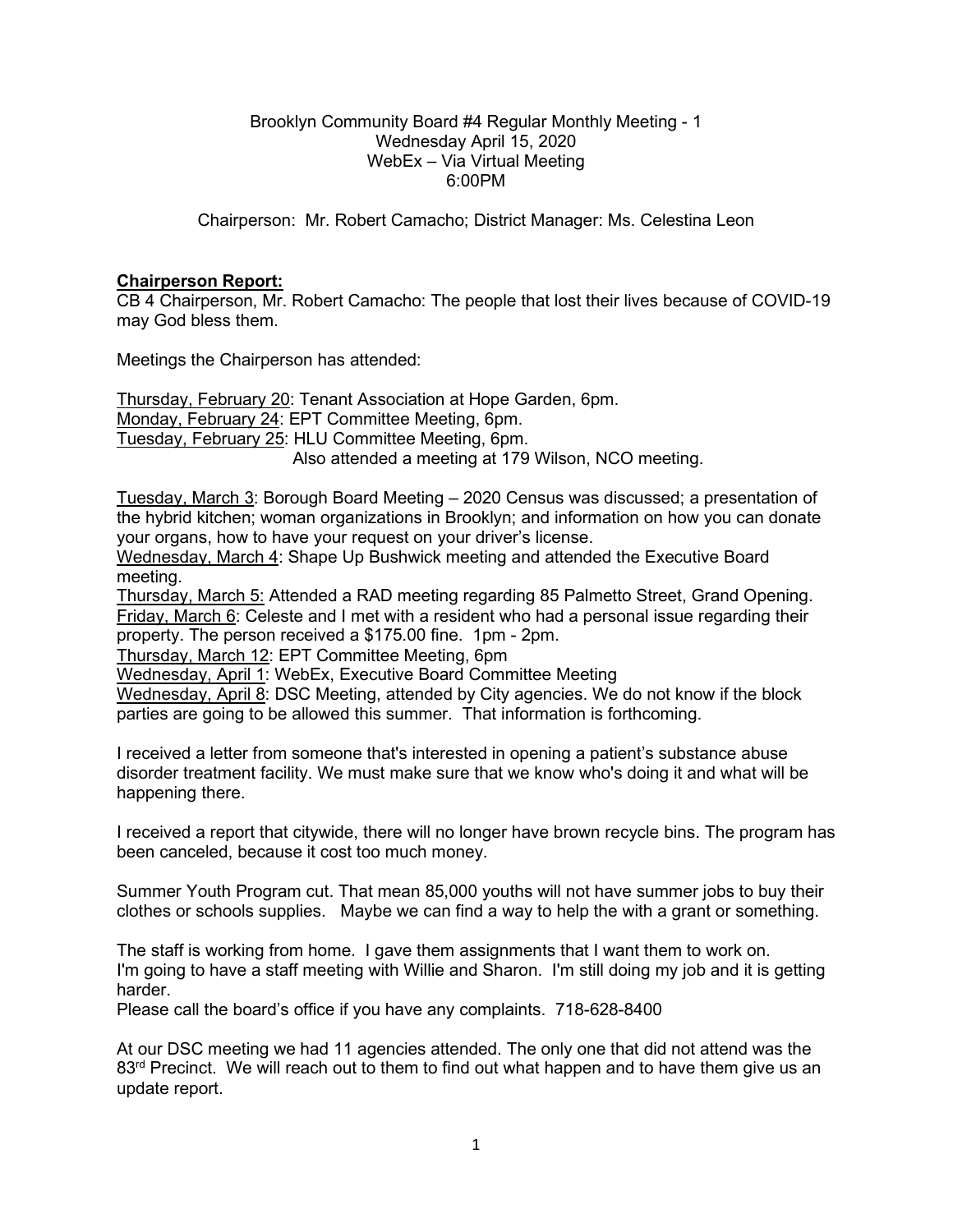You need to wear a mask if you are riding on public transportation.

## **Introduction to Elected Officials and/or their Representatives:**

- 1) Marcus Harris, representing Brooklyn Borough President Eric Adams: Working from home. 917-324-2680
- 2) Karen Cherry, representing Assemblyman Erik Dilan: My personal cell number, 347- 262-2448; office number is 718-386-4576; Email: [CherryK@assembly.gov](mailto:CherryK@assembly.gov)
- 3) Darma Diaz: Thank you for putting this call together. It shows your dedication to the community. I have been able to get a good number of masks. I have been able to work with NYCHA and the seniors. If you come across families that are in need, whether it is for the medicine, or food source, please feel free to reach out to me. You can reach me at 646-303-9934.
- 4) Fatima, representing Councilmember Antonio Reynoso: 718-963-3141 Email: [FElmansy@council.gov](mailto:FElmansy@council.gov)
- 5) Evelyn Cruz, Representing Congresswoman Nydia Velasquez, Office #718-599-3658; cell # 347-314-2045. They are working on casework, unemployment, immigration, postal issues and other concerns. On behalf of the congresswoman, I want to applaud everyone that's on the phone. I know that Bushwick has a lot of love and a lot of support from this community board. We can still hear the passion in Camacho's voice. Celeste, thank you for what you are doing.
- 6) Jonathan Pomboza Representing the District Attorney office: I just wanted to wish everyone the best and remind everyone to stay safe. And I'm really happy that this meeting is happening. Our action center is open. We are all working. If you have any issues that you need to contact the office, you can reach out to  $718-250-2340$ . Cell  $\#$  347-986-6146. Again, we have victim services unit that's still working. If anyone you know, involved in a domestic violence situation they can always reach out to the office. Do not hesitate to call us.
- 7) Taeka Haraguthi, Representing Comptroller Scott Stringer's office: 917-594-2129 [THaragu@comptroller.nyc.gov](mailto:THaragu@comptroller.nyc.gov)

### **Representatives from Community Based Organizations:**

- 1) Sinthia Pena Ortiz from the Bushwick Community Partnership.
- 2) Maria Riviera from RiseBoro: 917-518-3524, some of our offices are closed, however, some are working from home and others are in the field.
- 3) Mr. Barnes, Cooper Street Community Association

# **District Manager's Report**

I won't go back to last month, but I will just talk a little bit about April meetings. I want to make sure our community has what it needs. Thank you, volunteers, and people who are taking the time out of their schedules with all the uncertainty going on. We owe a profound amount of gratitude to all of our health professionals. And the focus has been on the front lines, all of our essential workers.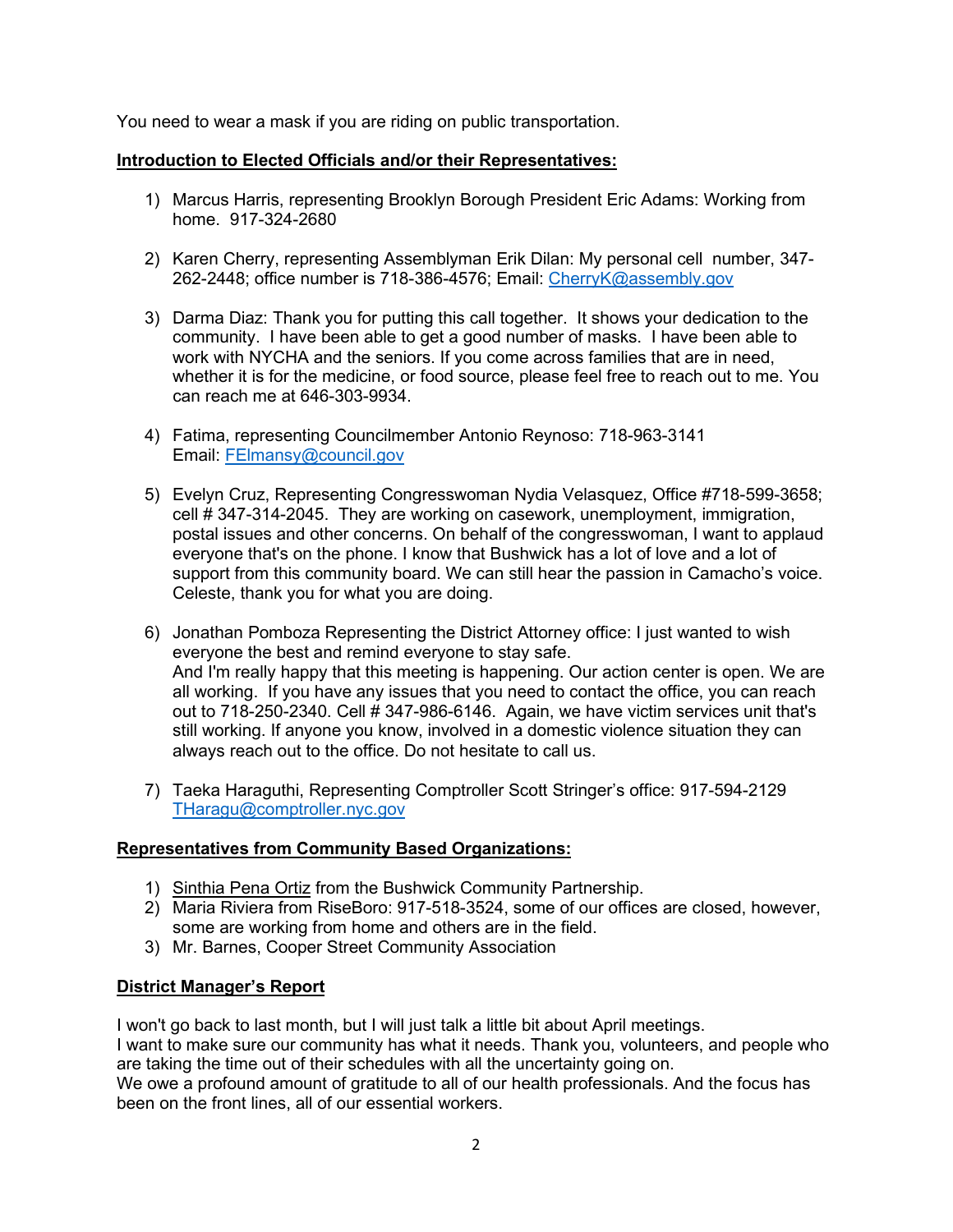I want to give a shout out to all of them and to let them know that we're still in this community and that we're all here together, although we all play very different roles.

Thank you again for all those joining us this evening. We hope to make this setting better and we hope to have fewer technical difficulties going forward.

I will just summarize some of the meetings that I've been a part of.

Towards the end of March, there were several community-based calls that revolved around the COVID-19 response.

One of these community-based calls, was put together by the North Brooklyn Wellness coalition and also, hosted primarily & organized in partnership with Sammy Nemir Olivares, who is one of the board members.

I was also part of the virtual Bushwick Community Partnership governance meeting at the end of March. The governance meeting continues to be a space for some of the leaders that volunteered to help guide their process and how they're reshaping the community partnership.

There were also several phone calls regarding 195 Linden Street. For those that don't know 195 Linden Street is undergoing renovations as well as 422 Central Avenue, Hope Garden Community Center. This is a part of the RAD project. We're making sure that we keep in touch with the team to know exactly what things are happening and get a sense of the timeline so we can be prepared. Hopefully, at some point, we will be allowed to reconvene.

I also spoke with one of the representatives from OMB regarding budget consultations. They are changing how we essentially manage budget consultations in the past. There's been a platform, a web-based platform that we use essentially to create agendas that we essentially follow to speak to all of the city agencies. September or October of this year, they're changing that platform. So, all of the district managers will be using something new. We will be providing feedback. I will reach out to see if I could provide some feedback on the board. Feedback, just to make sure that it will be something that would be useful.

April 3<sup>rd</sup>: I was speaking to Salesforce. They've been doing some work with different agencies regarding the COVID response.

They mentioned that there was a tool that, other agencies are asking about. I participated in a demonstration and it is something that I would love to talk further with all board members about. As of right now, it's just something they were sharing. They may be providing a trial version to some of the boards, depending on interest.

There was also an elected official representative check in call. Thank you to everyone who's provided updates.

Then recently, as of this week, I've been speaking to the Civic Engagement Commission.

Tuesday, April 14: A Borough Service Cabinet check in. I joined the other District Managers to have a conversation about meetings on WebEx and Zoom. How we're planning to organize. I will also follow up.

I had another a separate call with another representative from the Civic Engagement Commission, specifically regarding translation assistance. I do remember the board members asking specifically for Spanish translation last fall. It's something we've been working on. So, I hope we're still able to do that despite the fact that we're now on a digital platform.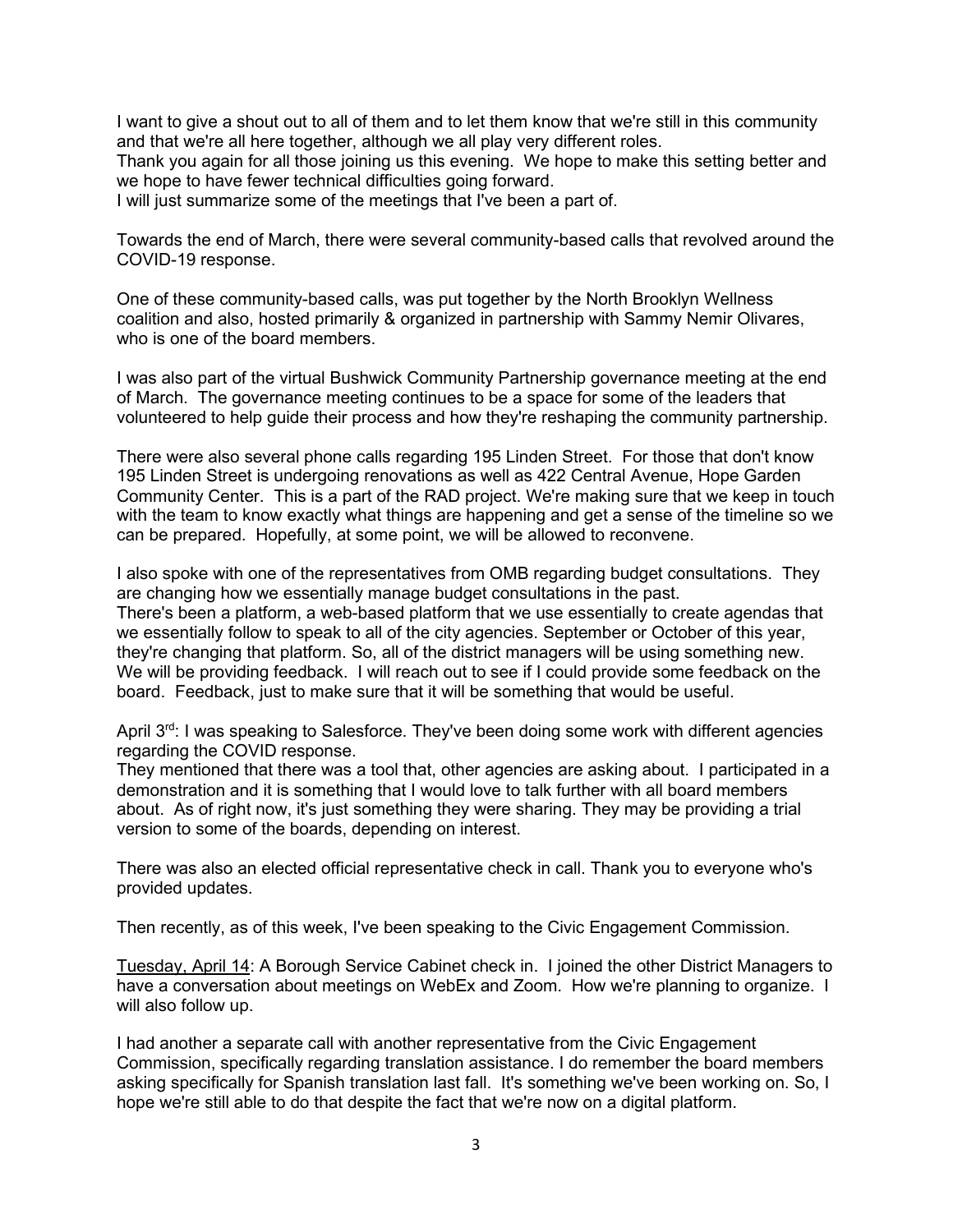### **Committee Reports:**

There are no committee reports. We don't have anything formally on the agenda. There weren't meeting, but this is an opportunity for the chairperson of those committees to provide brief updates to the board.

Economic Development Committee (EDC) - Mr. Desmonde Monroe:

I think the only thing we've been talking about between myself and the, businesses are the ones that are coming out, stimulus money and the community development block grant mitigation, that's where the funds are going. I know we talked about getting an impact of Bushwick businesses particular. Certainly, we can lobby for funding. More funding, for the Bushwick Community.

I've just been working with you guys to try to make sure that, we have all those funding sources in place.

I'm happy to work with you offline, to see if we could put together a sort of resources for people in the community who are trying to get through to apply for loans. We would like to find out where they can get financing from. I know we were told to go to our community banks. They will be able to help people get better loans and expedite money faster.

Evelyn Cruz: The Congress Member is the ranking chair; she is the chair of small business. She's listened to what many small business owners are sharing with her. It is a big job because there are hundreds of thousands of small businesses seeking support.

We heard the Bank of America, Citibank and other banks, creating their own framework with how they're going to view lending. This is an issue that we've already expressed to many of them. They have expanded their lending base to non-bank clients as well. SBA is hiring customer service representatives, because the amount of applications is just insurmountable.

They're working on an emergency fund, that would hopefully allocate 250 billion dollars of assistant to small businesses with a \$125 billion going to community based financial institutions.

Bushwick Impact has teamed up with pro bono lawyers to help small businesses with the legal parameters and some of the accounting stuff. I will send that list to Celeste later after this call and then she can forward it out to everyone else. The lawyers are doing this kind of work to help small businesses.

We haven't sent this information out yet, but on Friday, April 17, 1pm if the congresswoman is feeling much better, she's going to be hosting a telecom call on the Cares Act. We're going to have different agencies with us on the call.

I will also share that with Celeste so that we could invite yourself and other members of the board to participate. Save the date!

What's happening! Talking to our local hospitals throughout our district.

We all know what's happening, Woodhull and Wyckoff Hospital and other hospitals throughout the City in our district.

We also are hearing a lot of what's happening with the nursing homes, which is very dear to all of us. You know they are the most vulnerable.

We know that in a time when there was no COVID that many of the nursing homes were already understaffed. Now COVID worsens the situation.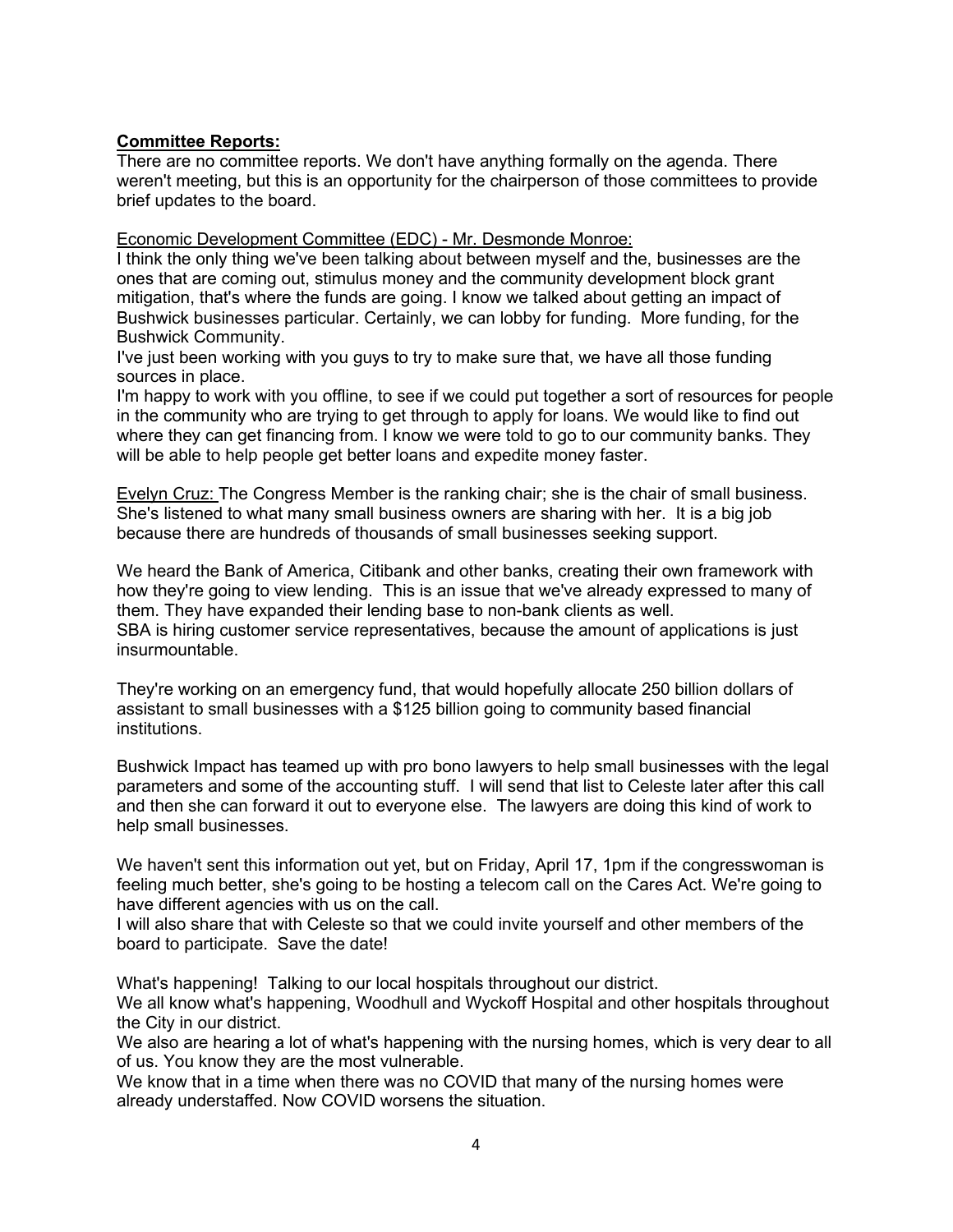So, just today the Congresswoman along with three other members of Congress from the Brooklyn delegation, urged to inquire to get the HHS to talk to us about the funding. There was 30 billion dollars allocated for nursing homes and we want to see where is that money being allocated and how is it being managed?

Everyday we're hearing of nursing homes throughout our communities, especially in our district of patients dying. We have had one facility in our district having 35 deaths, another one that had 28 eight deaths, this is within two weeks. This is not acceptable. Other patients have passed away because they were sitting in a room with no ventilation. This is just indecent for anyone to have a loved one, pass away and not get the proper attention and care that they need. This is matter that is very dear to us and I'll share the letter with you today so that, you know what's going on with that.

The other thing is that we've also requested a hundred billion dollars for hospitals and community health centers, like those cab centers in our districts so that they can get the needed resources, coming in the next few months.

That's one of the key things in the emergency relief bill that we're fighting for. We think it's going to pass. They're going to probably be call back to vote this coming week.

HHC is hiring! They are looking for workers, anyone who wants to work in maintenance and in the kitchen. They want to 300-500 people. The pay is \$20 an hour and a high school diploma is not required. You can go to their website to apply.

Robert Camacho: Evelyn make sure we get the information maybe some of our 14, 17, 18 year-old kids can get the job. Maybe we can try to get them jobs. They need this for their school supplies and to take care of themselves.

Martha Bayona: Serving public schools in District 32. [CEC32@schools.nyc.gov](mailto:CEC32@schools.nyc.gov) my cell # 347-731-6179

Everything for summer school is pending and we are extremely worried that they will not be able to have that extra money to help their families.

So, I'm looking forward to the information that Evelyn is going to tell us, and let's work together for us and our community.

Robert Camacho: Don't worry we got and will make sure that we fight for our kids. I am also part of the D. Y. C. D. and we want to make sure those of us on the advisory board, that, that money goes back to our kids. My kids really need it, especially now more than ever.

Sinthia Pena Ortiz, Bushwick Community Partnerships: I want to give some information about what the Bushwick Community Partnership is doing.

We have a helpline where people can call Monday through Friday from 9am to 5pm, at 1-718- 497-6090 ext. 766 or 793.

We're trying to provide information and connect the people of Bushwick to resources such as food. We have been assisting families obtain food during this time period.

In addition to, we're trying to collect as much information as possible so that we could bring it back to the Administration for Children's Services, so that they know what the community needs in terms of distributing, whether it's reimbursements for rent or rental assistance.

Also, the, Coalition for Hispanic family services is providing telehealth where you could speak to someone to provide you mental health services during this time period which is very necessary.

Housing and Land Use Committee (HLU) - Joshua Brown: Just the general information for homeowners as a result of COVID if you have difficulty paying your mortgage, please feel free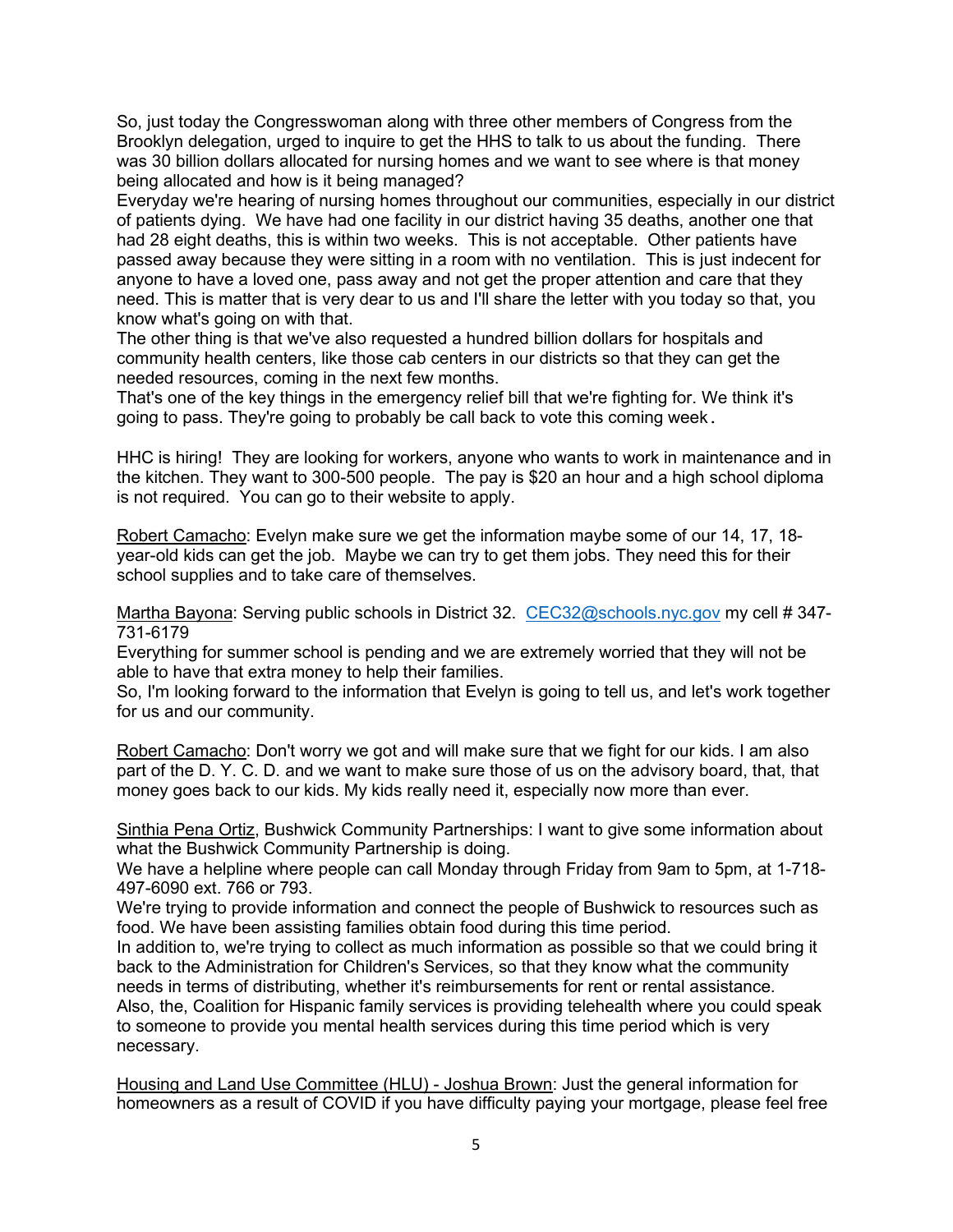call your lender, because they are offering forbearance during this difficult time. Same thing for National Grid as well others. If you have any financial issues, they will work with any homeowners who are having problems.

Mr. Monroe: What is the situation with rent? Is there a rent freeze?

Evelyn Cruz: The dilemma is two-fold. Some tenants are retired and get SSI or some type of retirement check. Landlords are asking if these people can still continue to pay their rent. However, for those who have lost their jobs and will not have any income at all except for the unemployment check that they will be getting. Their rent will be put on hold, but they will still have to pay it at a later date.

Property owners that have 1-3 family apartment building and their tenants cannot pay their rent, now the property owner is considered a business owner. So now you will have to apply for assistant as a small business. They will have the opportunity to do that. If you are receiving section 8 and you cannot pay your part of the rent, we are looking for the federal government to subsidize that portion of the rent to the property manager.

During this process, we are hoping to get this through in this next relief bill.

If anyone, God forbid, cannot pay their rent, even though they are getting a subsidy and they only pay thirty percent of their income, if they can't, for whatever reason can afford to pay, then we are saying, let's waiver that rent payment, and we will give the property managers rental assistance. But again, we're just waiting. We're waiting on that, bill to pass on the federal level.

Everyone is calling for rental event moratorium, but we're hearing also that small homeowners are saying is that this going to hurt them because they are a small owner.

If you have any comments on this, please feel free to drop us an email. If you're a homeowner, how do you feel about this? Let us know.

And if you're a small homeowner, and your tenants can't afford to pay because of the crisis, then maybe you will qualify for a small business grant, or a small low interest business loan.

Felix Ceballos: I know you mentioned that we can apply for a homeowner small loan.

Evelyn Cruz: Maybe, maybe you can apply.

Mr. Caballos: What can the bank do right now to help small business owners?

Evelyn Cruz: I will send Celeste that information. My understanding is that this isn't actually a rent or a mortgage freeze. It's a forbearance.

Do people understand that really all this means is that when we get back to normal that they're actually going to have to pay them back.

Permits and Licensing Committee (PLC) - Melissa Carrera: I hope everyone's staying safe practicing social distancing.

The NY State Liquor Authority ruled that all businesses should submit their 30-day notice via email until it's safe to return to standard operations. The committee will be holding or try to hold the next meeting at the end of this month.

I have checked in on our local restaurants and bars, and some of them have been experiencing very hard times, especially with having to lay off a lot of staff.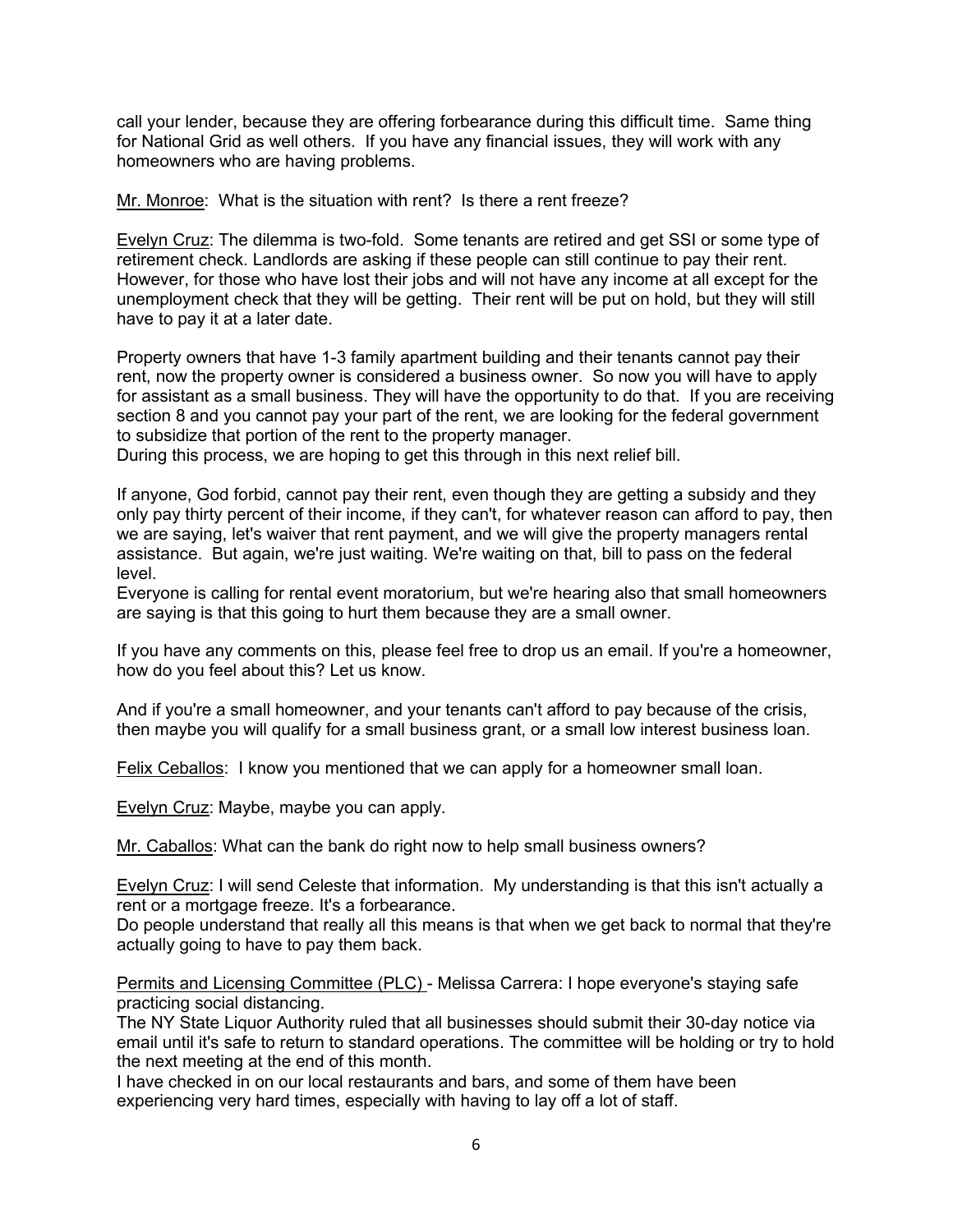Some folks have shared their go fund me. There's also a lot of opportunities for folks to apply for funds for small businesses, and also for restaurant workers. I will be sharing some of that information with you via email.

District Manager, Celestina Leon: I don't believe at the time when we did the roll call that we had a quorum. I think, if it is okay with the board that we refrain from recommendations this evening in light of this being the first digital meeting. Is that agreeable with the board?

(We heard voices of a few board members agreeing)

Chairperson, Robert Camacho: I would like to recommend that we hold off on the election until September. I will bring this up at the May's Executive Committee. May is going to be hectic. We don't know if we are still going to be going through this in June. I have stuff on the agenda and I'm going to make a recommendation to the Executive Board. I don't think I have to go to the full board for that, because I can do it. The City Charter says I can.

## **Old Business:** None **New Business:** None **Announcements:**

Those who have announcements, I would suggest that you send a message to me.

Marcus Harris: The Borough President has been partnering with restaurants to feed the Brooklyn hospitals and precincts. PO Lopez at the 83<sup>rd</sup> Precinct organized it for his precinct. They received their food from Nick's Lobster House. We've been actually making sure that all the hospitals and the precinct received food. Nick's Lobsters House has been amazing. Woodhull, Wyckoff and the 83<sup>rd</sup> Precinct received their food last week.

Taeka Haraguthie from the Comptroller's Office: There's been a lot of discussion about the impact on small businesses. The Comptroller's Office is actually putting together a solution via zoom on a range of topics, including finance and the resources from the Federal, State, City, Government as well as the private sector.

I will send Celeste the link so that anyone can sign up. It will be held every Tuesday and Thursday, starting this Thursday, April 16 to May 14. Interpretation will be available in twelve different languages, including, American Sign language, Arabic, Cantonese, French, Korean, Mandarin, Polish, Russian, Spanish. The interpretation services must be requested at least two days before each session. I will make sure to send that to you. I actually sat through the dry run of the presentation and it was very useful. Hopefully folks can find what is available to them.

Renesha Westbrooks: The Borough President is seeking information from parents that may be experiencing hardships in remote learning. Please contact Ms. McCray 718-802-3987. In regard to the summer youth employment program, we did receive some information of some of the cuts that New York City public schools will be experiencing.

Celestina Leon: We continue to work on different projects during this time, but unfortunately, of course, we've had to cancel Shape Up Bushwick Parade for this year as well as the Community Earth Day event. Let me rephrase that we have not canceled Shape Up Bushwick, we have postponed it. I think that we will have to readjust those events, given the guidance that we receive in the coming months. So, right now we're looking to have a Shape Up Event, hopefully, sometime in October. Everything at the moment is to be determined of course, just depending on what happens next.